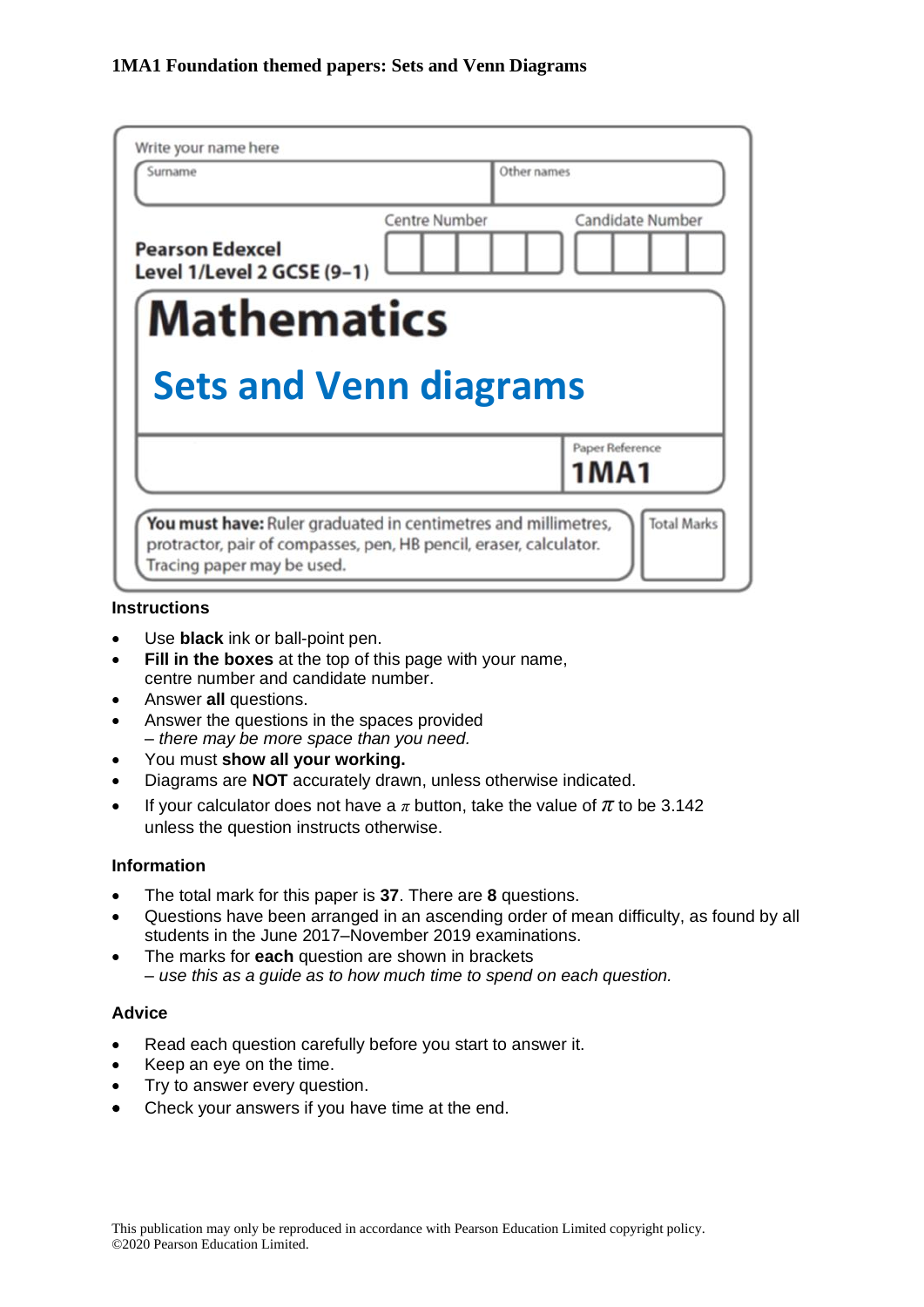#### **1MA1 Foundation themed papers: Sets and Venn Diagrams**  $20$   $\overline{11}$

**1**  $\mathscr{E} = \{1, 2, 3, 4, 5, 6, 7, 8, 9, 10, 11, 12, 13\}$  $A =$ {multiples of 3}  $B = \{$  even numbers  $\}$  $\mathcal{L} = \{1, 2, 3, 4, 5, 6, \}$ 

Complete the Venn diagram for this information.



**\_\_\_\_\_\_\_\_\_\_\_\_\_\_\_\_\_\_\_\_\_\_\_\_\_\_\_\_\_\_\_\_\_\_\_\_\_\_\_\_\_\_\_\_\_\_\_\_\_\_\_\_\_\_\_\_\_\_\_\_\_\_\_\_\_\_\_\_\_\_\_\_\_\_\_**

**(Total for Question 1 is 4 marks)**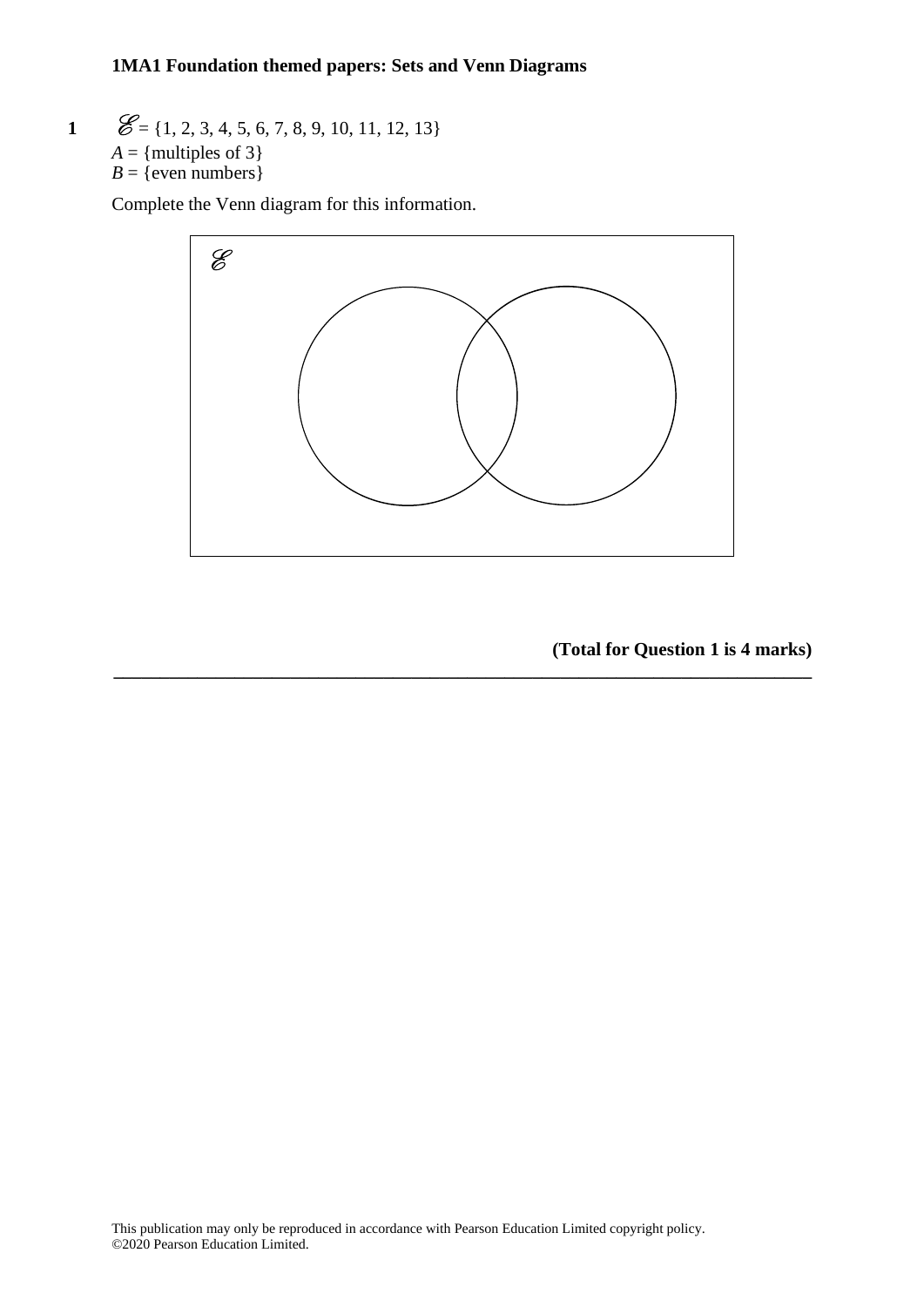**2**  $\mathscr{E} = \{1, 2, 3, 4, 5, 6, 7, 8, 9\}$  $A = \{1, 5, 6, 8, 9\}$  $B = \{2, 6, 9\}$ 



**\_\_\_\_\_\_\_\_\_\_\_\_\_\_\_\_\_\_\_\_\_\_\_\_\_\_\_\_\_\_\_\_\_\_\_\_\_\_\_\_\_\_\_\_\_\_\_\_\_\_\_\_\_\_\_\_\_\_\_\_\_\_\_\_\_\_\_\_\_\_\_\_\_\_\_**

(*a*) Complete the Venn diagram to represent this information.

**(3)**

A number is chosen at random from the universal set  $\mathscr{E}$ .

(*b*) Find the probability that the number is in the set  $A \subseteq B$ 

.......................................................

**(2) (Total for Question 2 is 5 marks)**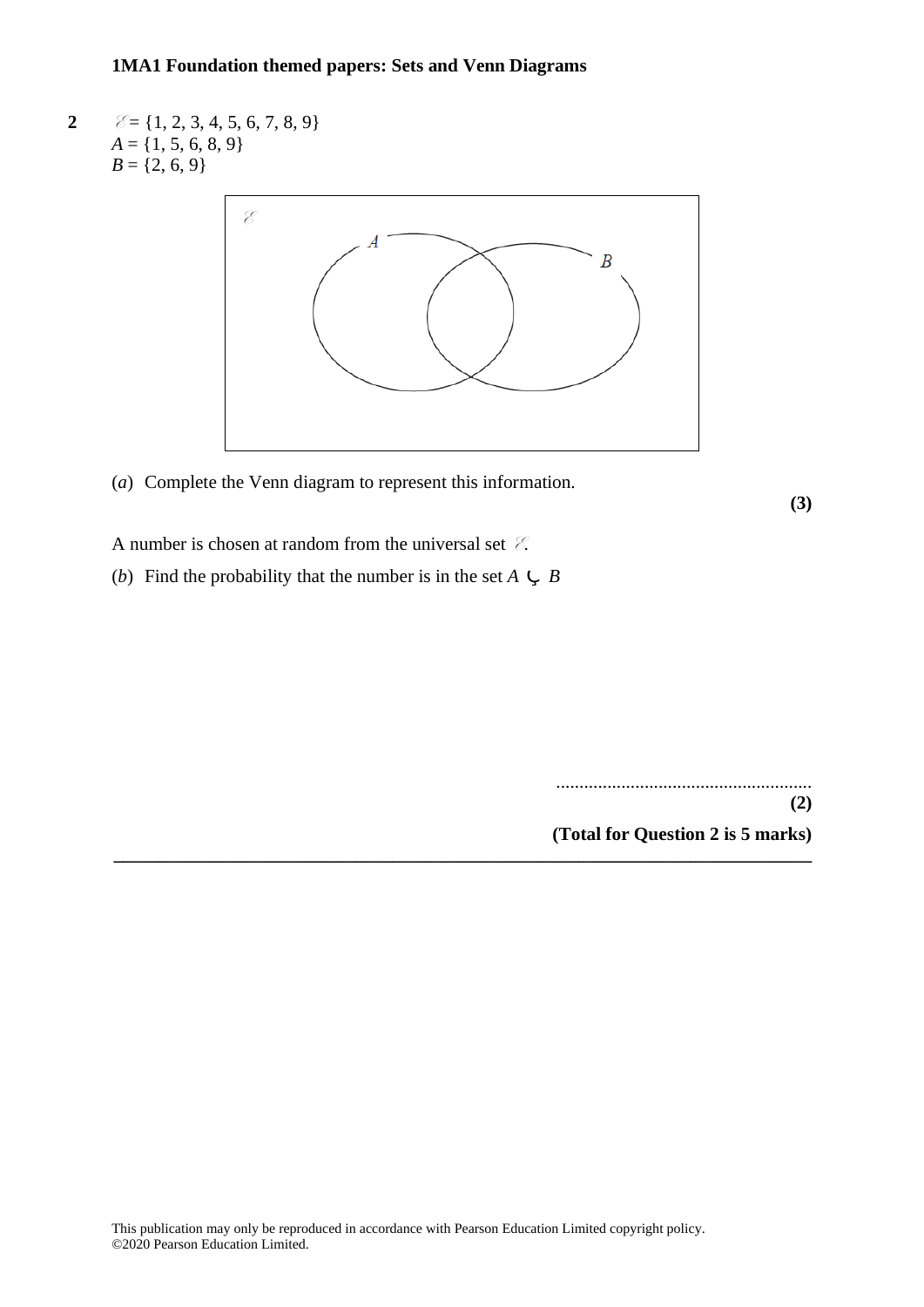- **3**  $\mathcal{E} = \{\text{even numbers between 1 and 25}\}\$  $A = \{2, 8, 10, 14\}$  $B = \{6, 8, 20\}$  $C = \{8, 18, 20, 22\}$ 
	- (*a*) Complete the Venn diagram for this information. (a) Complete the Venn diagram for this information.



**\_\_\_\_\_\_\_\_\_\_\_\_\_\_\_\_\_\_\_\_\_\_\_\_\_\_\_\_\_\_\_\_\_\_\_\_\_\_\_\_\_\_\_\_\_\_\_\_\_\_\_\_\_\_\_\_\_\_\_\_\_\_\_\_\_\_\_\_\_\_\_\_\_\_\_**

**(4) (4)**

A number is chosen at random from E. A number is chosen at random from **E**.

(*b*) Find the probability that the number is a member of  $A \subsetneq B$ .

....................................................... ....................................................... **(2) (2)**

**(Total for Question 3 is 6 marks) (Total for Question 20 is 6 marks)**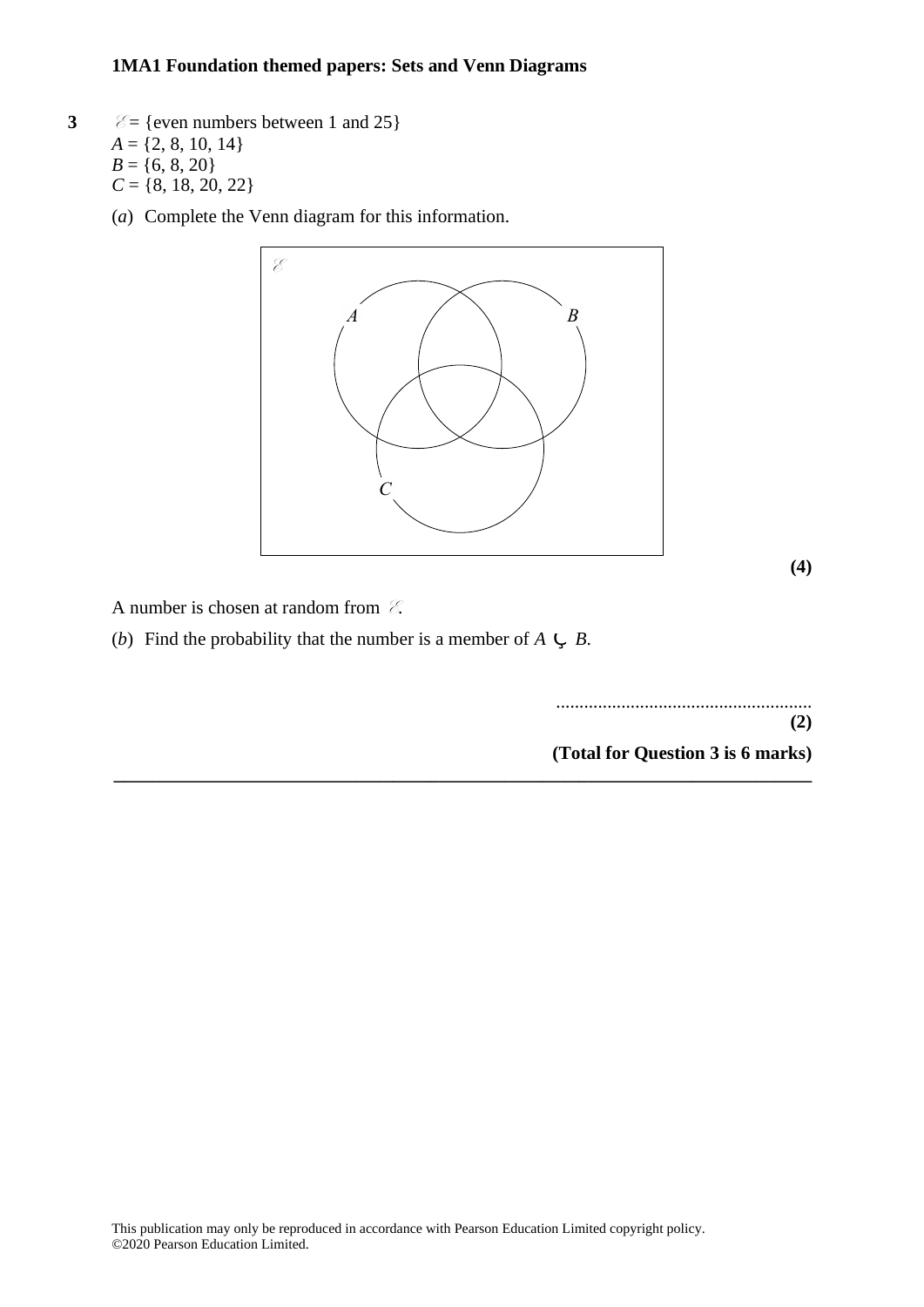- **4**  $\mathcal{E} = \{odd \text{ numbers less than } 30\}$ *A* = {3, 9, 15, 21, 27}  $B = \{5, 15, 25\}$ 
	- (*a*) Complete the Venn diagram to represent this information.



**\_\_\_\_\_\_\_\_\_\_\_\_\_\_\_\_\_\_\_\_\_\_\_\_\_\_\_\_\_\_\_\_\_\_\_\_\_\_\_\_\_\_\_\_\_\_\_\_\_\_\_\_\_\_\_\_\_\_\_\_\_\_\_\_\_\_\_\_\_\_\_\_\_\_\_**

**(4)**

A number is chosen at random from the universal set,  $\mathcal E$ .

(*b*) What is the probability that the number is in the set  $A \rvert B$ ?

....................................................... **(2)**

**(Total for Question 4 is 6 marks)**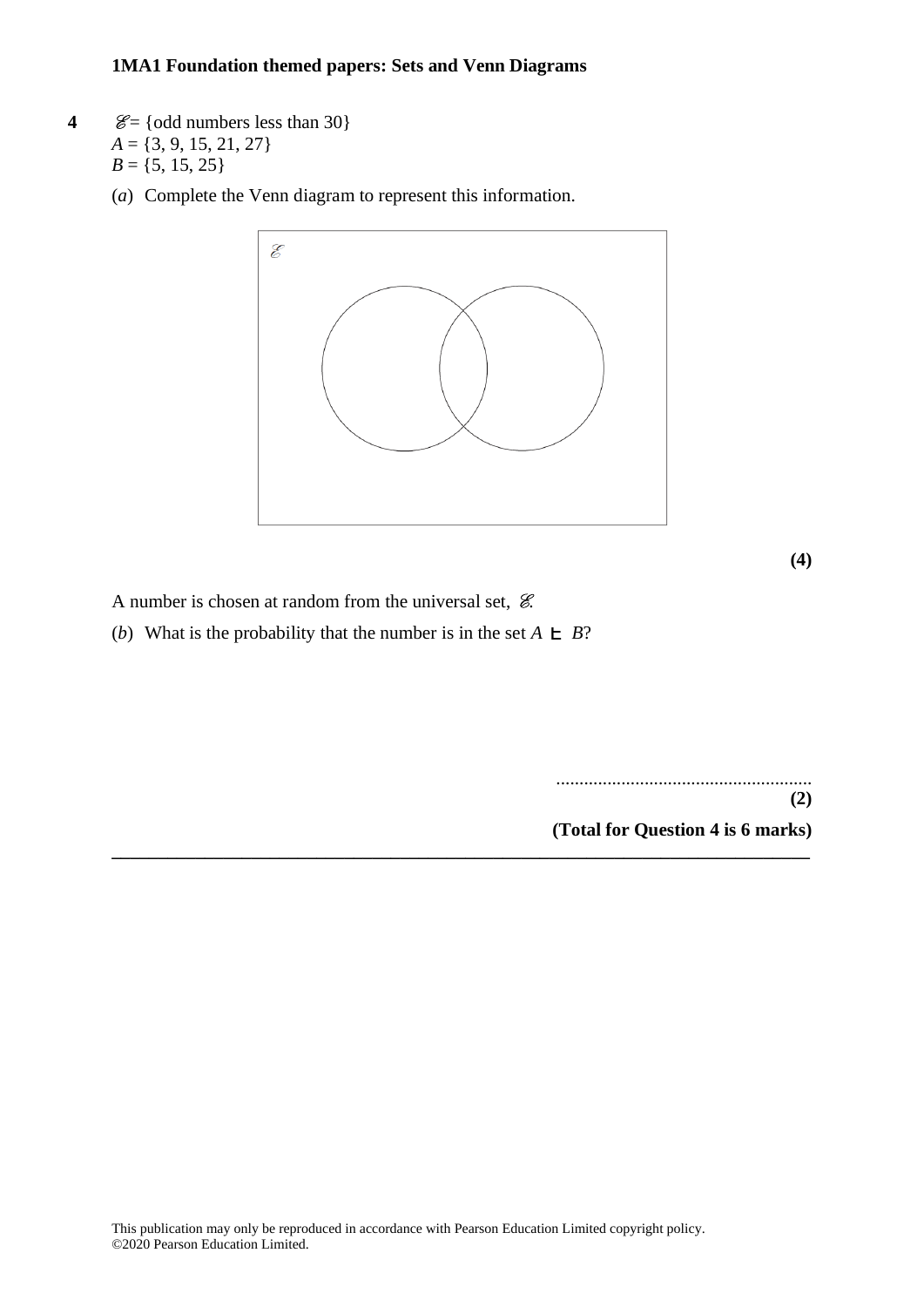- **5**  $A = \{\text{multiples of 5 between 14 and 26}\}\$ 
	- $B = \{odd \text{ numbers between } 14 \text{ and } 26\}$
	- (*a*) List the members of  $A \r B B$

...................................................................................................................................................... (**2**)

(*b*) Describe the members of *A*Ç *B*

...................................................................................................................................................... (**1**) (**Total for Question 5 is 3 marks**) **\_\_\_\_\_\_\_\_\_\_\_\_\_\_\_\_\_\_\_\_\_\_\_\_\_\_\_\_\_\_\_\_\_\_\_\_\_\_\_\_\_\_\_\_\_\_\_\_\_\_\_\_\_\_\_\_\_\_\_\_\_\_\_\_\_\_\_\_\_\_\_\_\_\_\_**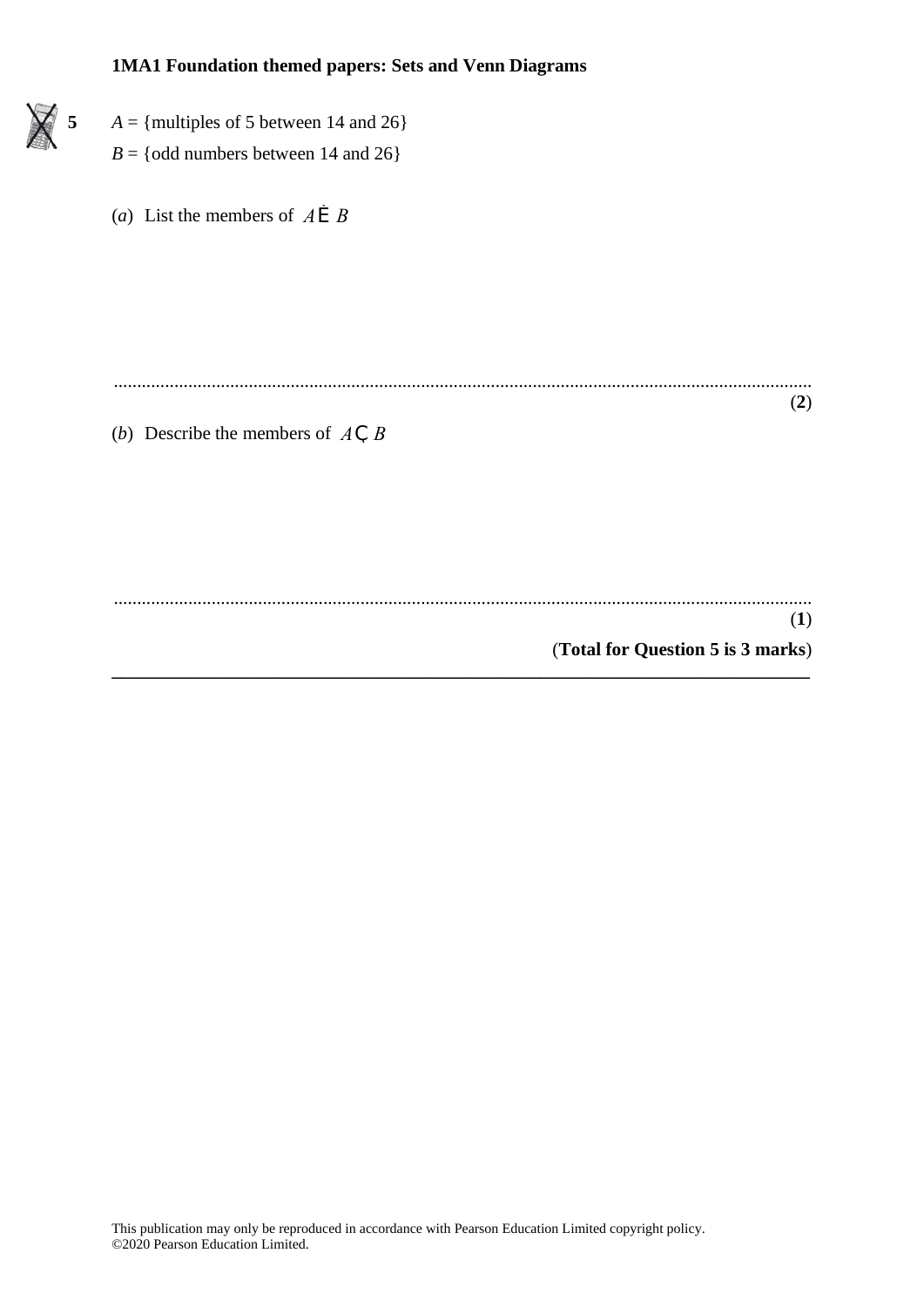**6** There are 60 students at a college.

20 students study both French and Spanish. 13 students study French but not Spanish. A total of 43 students study Spanish.

(a) Complete the Venn diagram for this information.



**(3)**

One of the students at the college is to be selected at random.

(b) Write down the probability that this student studies neither French nor Spanish.

**\_\_\_\_\_\_\_\_\_\_\_\_\_\_\_\_\_\_\_\_\_\_\_\_\_\_\_\_\_\_\_\_\_\_\_\_\_\_\_\_\_\_\_\_\_\_\_\_\_\_\_\_\_\_\_\_\_\_\_\_\_\_\_\_\_\_\_\_\_\_\_\_\_\_\_**

.......................................................

**(1) (Total for Question 6 is 4 marks)**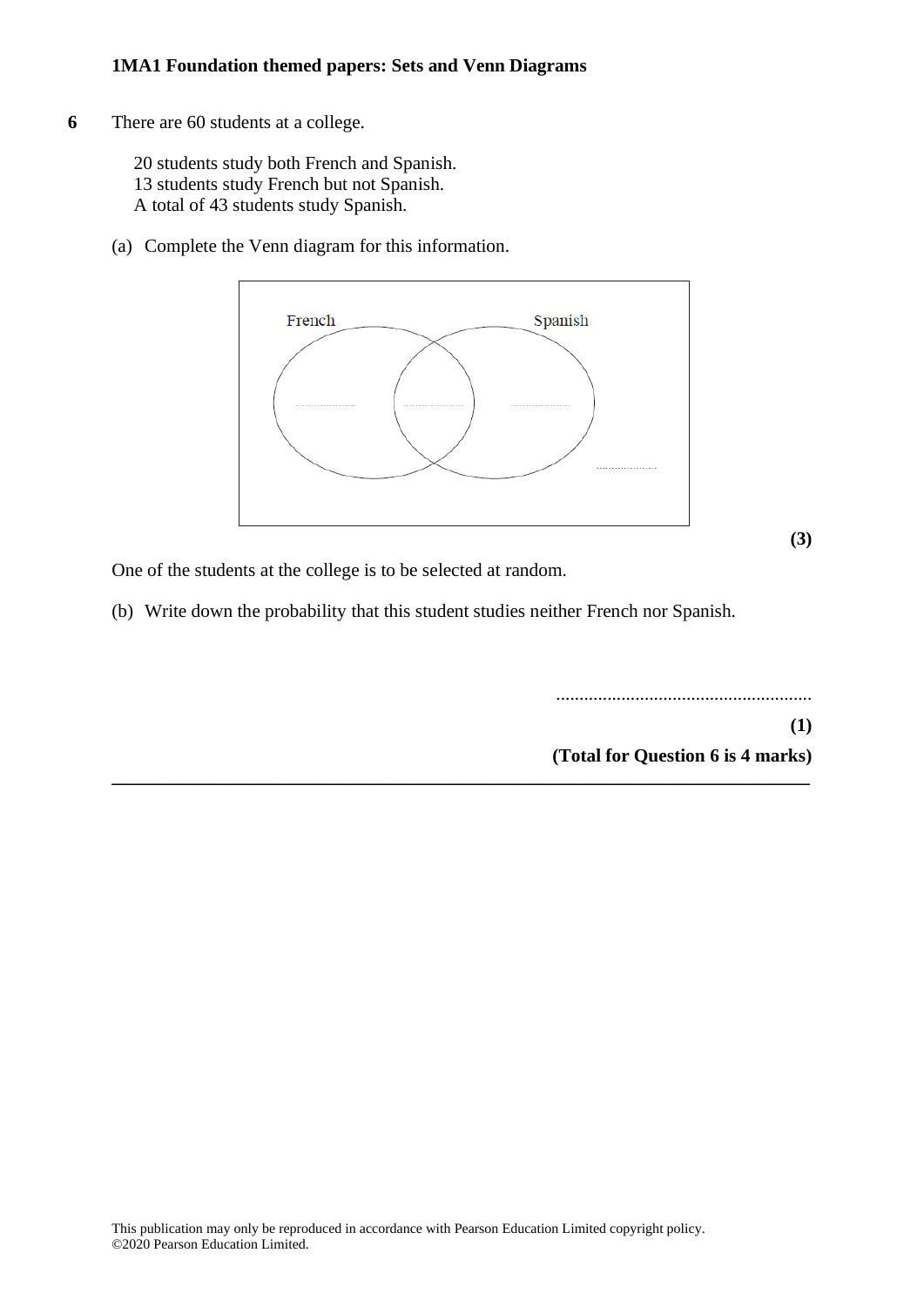

**7** The numbers 1, 2, 4, 7, 8, 9, 10, 11 and 12 are put into a Venn diagram.



**\_\_\_\_\_\_\_\_\_\_\_\_\_\_\_\_\_\_\_\_\_\_\_\_\_\_\_\_\_\_\_\_\_\_\_\_\_\_\_\_\_\_\_\_\_\_\_\_\_\_\_\_\_\_\_\_\_\_\_\_\_\_\_\_\_\_\_\_\_\_\_\_\_\_\_**

The number 3 is in set *Q* but not in set *P*. The number 6 is in both set *P* and set *Q*.

(a) Complete the Venn diagram.

**(2)**

A student chooses at random a number in the completed Venn diagram.

(b) Write down the probability that this number is **not** in Set *Q*.

......................................... **(2) (Total for Question 7 is 4 marks)**